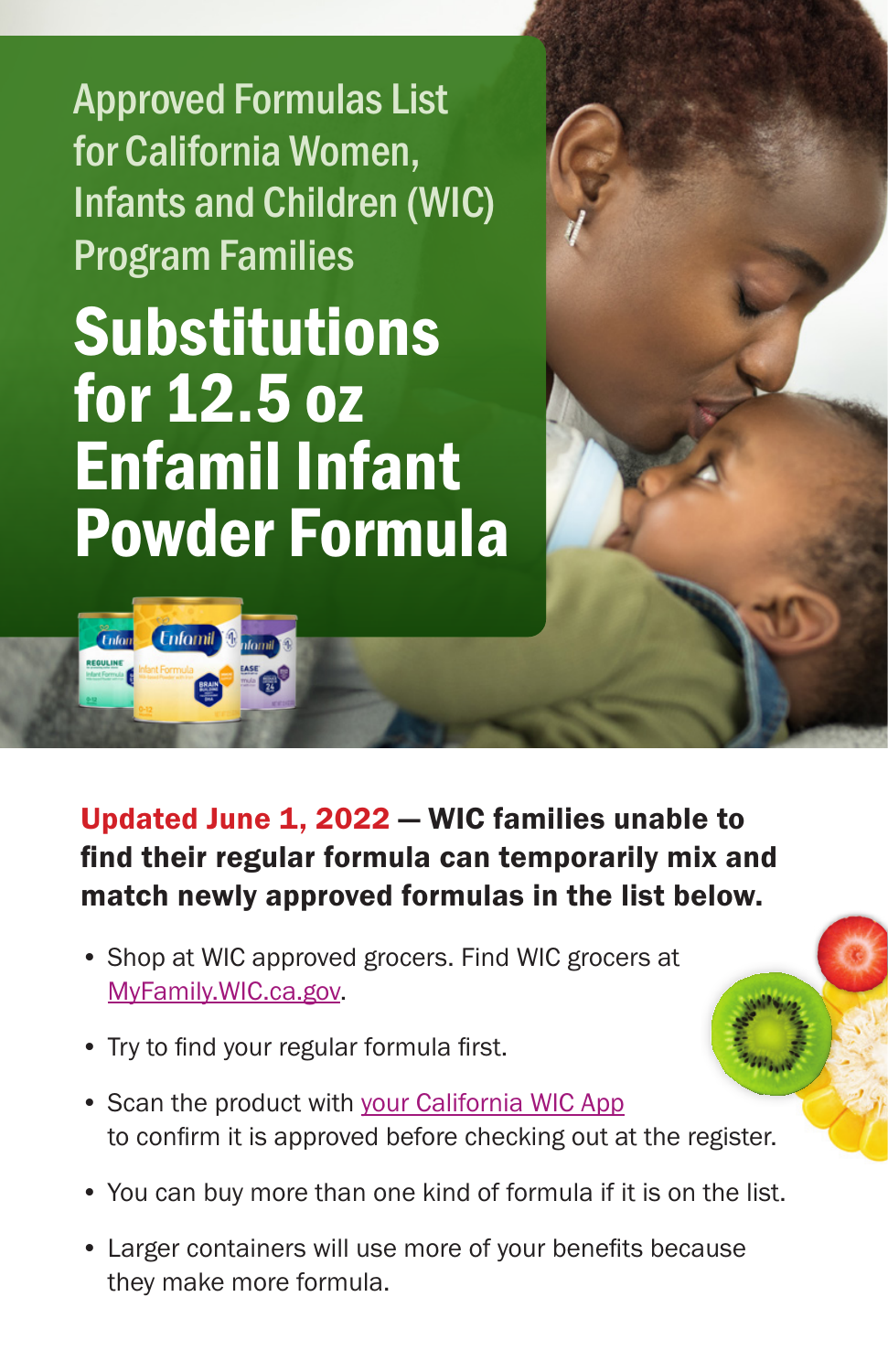## If your benefits say "12.5 oz Enfamil Infant Powder," you can buy any of the 55 formulas listed below:

| <b>Brand</b>           | <b>Formula</b><br><b>Types &amp; Sizes</b>       | <b>Number of Cans Used</b><br><b>in Benefit Balance</b> |
|------------------------|--------------------------------------------------|---------------------------------------------------------|
| <b>Comforts</b>        | <b>Comforts Advantage</b><br>Powder 23.2 oz      | $\mathbf{1}$                                            |
|                        | <b>Comforts Advantage</b><br>Powder 35 oz        | $\overline{2}$                                          |
| Earth's<br><b>Best</b> | Earth's Best Organic<br>Powder 21 oz             | $\mathbf{1}$                                            |
|                        | Earth's Best Organic<br>Powder 32 oz             | $\overline{2}$                                          |
| Enfamil                | <b>Enfamil Infant Powder</b><br>12.5 oz          | $\mathbf{1}$                                            |
|                        | <b>Enfamil Infant Powder</b><br>21.1 oz          | 1                                                       |
|                        | <b>Enfamil Infant Powder</b><br>29.4 oz          | $\overline{2}$                                          |
|                        | <b>Enfamil NeuroPro Infant</b><br>Powder 20.7 oz | $\mathbf{1}$                                            |
|                        | <b>Enfamil NeuroPro Infant</b><br>Powder 28.3 oz | $\overline{2}$                                          |
|                        | <b>Enfamil NeuroPro Infant</b><br>Powder 31.4 oz | $\overline{2}$                                          |
|                        |                                                  |                                                         |

 $J$   $\zeta$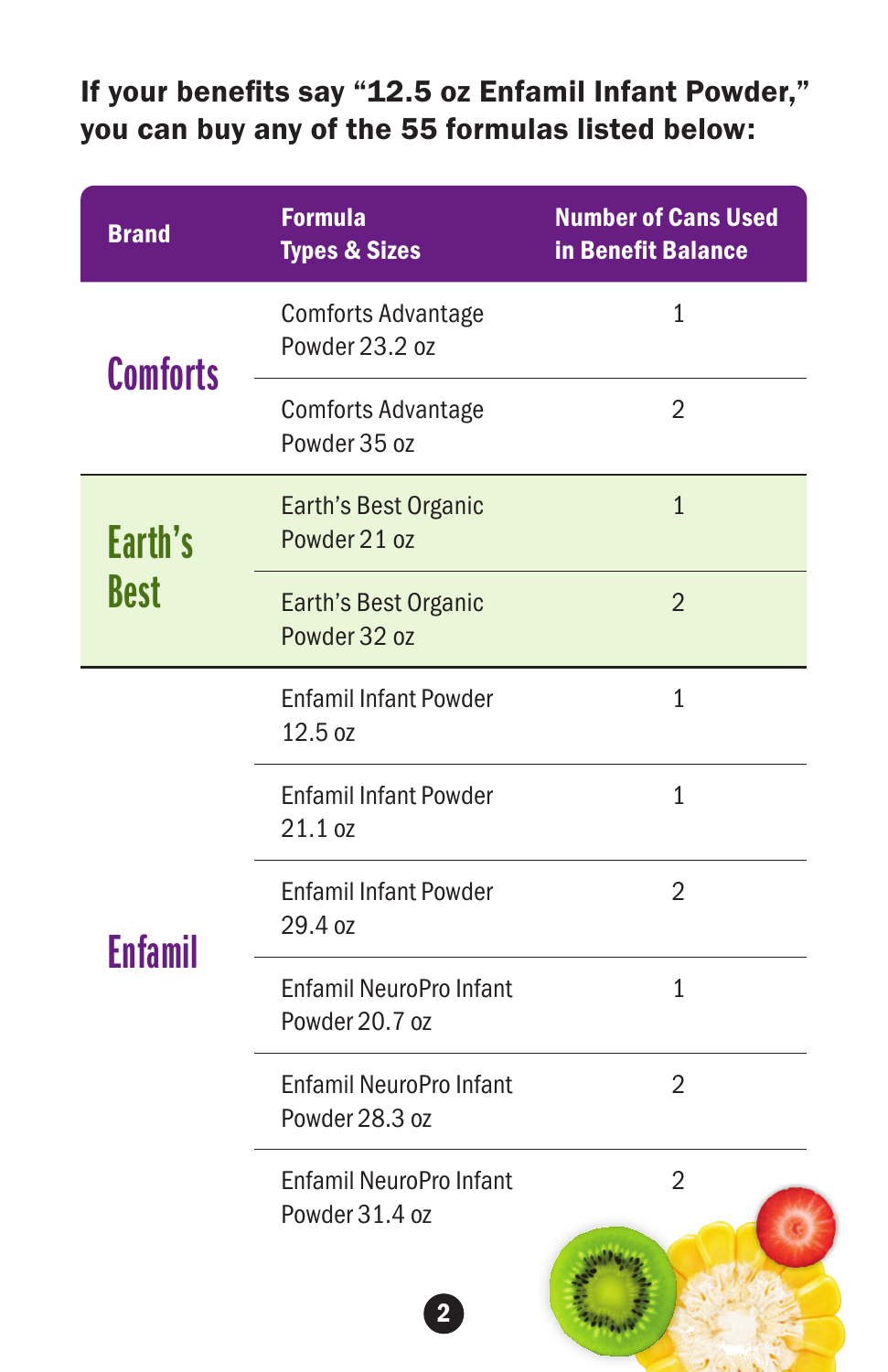| <b>Brand</b>                                  | <b>Formula</b><br><b>Types &amp; Sizes</b>               | <b>Number of Cans Used</b><br>in Benefit Balance |
|-----------------------------------------------|----------------------------------------------------------|--------------------------------------------------|
| Enfamil                                       | <b>Enfamil NeuroPro Infant</b><br>Powder 36.4 oz         | $\overline{2}$                                   |
|                                               | <b>Enfamil Enspire Powder</b><br>20.5 oz                 | 1                                                |
|                                               | <b>Enfamil Enspire Powder</b><br>27.4 oz                 | 2                                                |
|                                               | <b>Enfamil Enspire Powder</b><br>30 oz                   | 2                                                |
|                                               | Enfamil Organic Infant<br>Powder 19.5 oz                 | 1                                                |
| Gerber                                        | <b>Gerber Good Start Gentle</b><br>Infant Powder 12.7 oz | $\mathbf{1}$                                     |
|                                               | <b>Gerber Good Start</b><br>GentlePro Powder 20 oz       | $\overline{1}$                                   |
|                                               | <b>Gerber Good Start</b><br>GentlePro Powder 32 oz       | $\overline{2}$                                   |
| <b>Happy</b><br><b>Baby</b><br><b>Organic</b> | <b>Happy Baby Organic</b><br>Stage 1 Powder 12 oz        | 1                                                |
|                                               | Happy Baby Organic<br>Stage 1 Powder 21 oz               | 1                                                |
|                                               | Happy Baby Organic<br>Stage 2 Powder 21 oz               | $\mathbf{1}$                                     |
|                                               | 3                                                        |                                                  |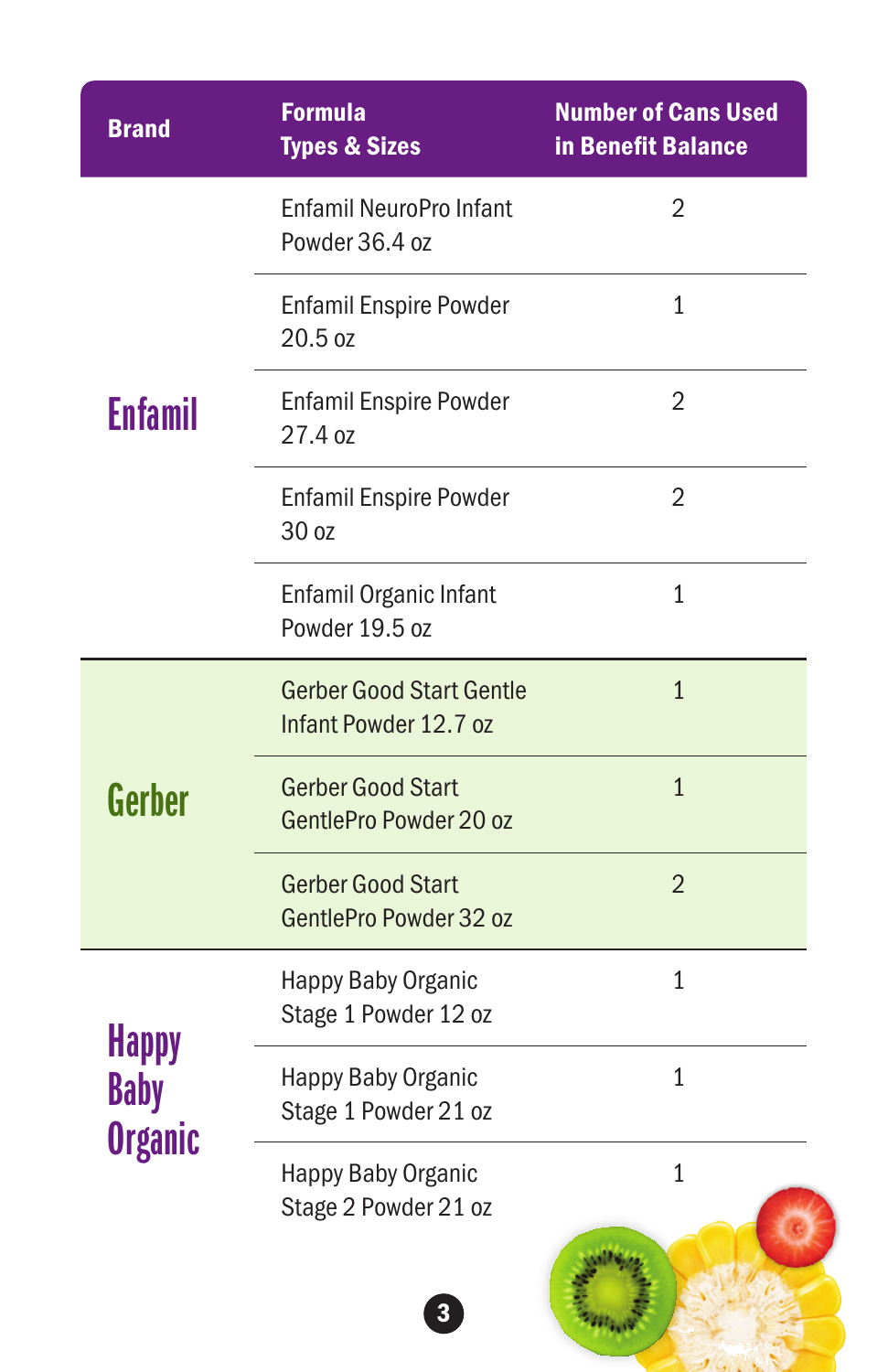| <b>Brand</b>              | <b>Formula</b><br><b>Types &amp; Sizes</b>                   | <b>Number of Cans Used</b><br>in Benefit Balance |
|---------------------------|--------------------------------------------------------------|--------------------------------------------------|
| <b>Nestle</b>             | Nestle NAN 1 Pro Infant<br>Powder 28.2 oz                    | $\overline{2}$                                   |
|                           | Nestle NAN 1 Pro Infant<br>Powder 12.7 oz                    | $\mathbf{1}$                                     |
| <b>0 Organics</b>         | O Organics Infant<br>Formula Powder 23.2 oz                  | 1                                                |
| <b>Parent's</b><br>Choice | <b>Parent's Choice Infant</b><br>Powder 12.5 oz              | $\overline{1}$                                   |
|                           | <b>Parent's Choice Infant</b><br>Powder 22.2 oz              | $\mathbf{1}$                                     |
|                           | <b>Parent's Choice Infant</b><br>Powder 36 oz                | $\mathbf{1}$                                     |
|                           | <b>Parent's Choice</b><br><b>Advantage Powder</b><br>12.4 oz | $\overline{1}$                                   |
|                           | <b>Parent's Choice</b><br><b>Advantage Powder</b><br>23.2 oz | $\overline{1}$                                   |



4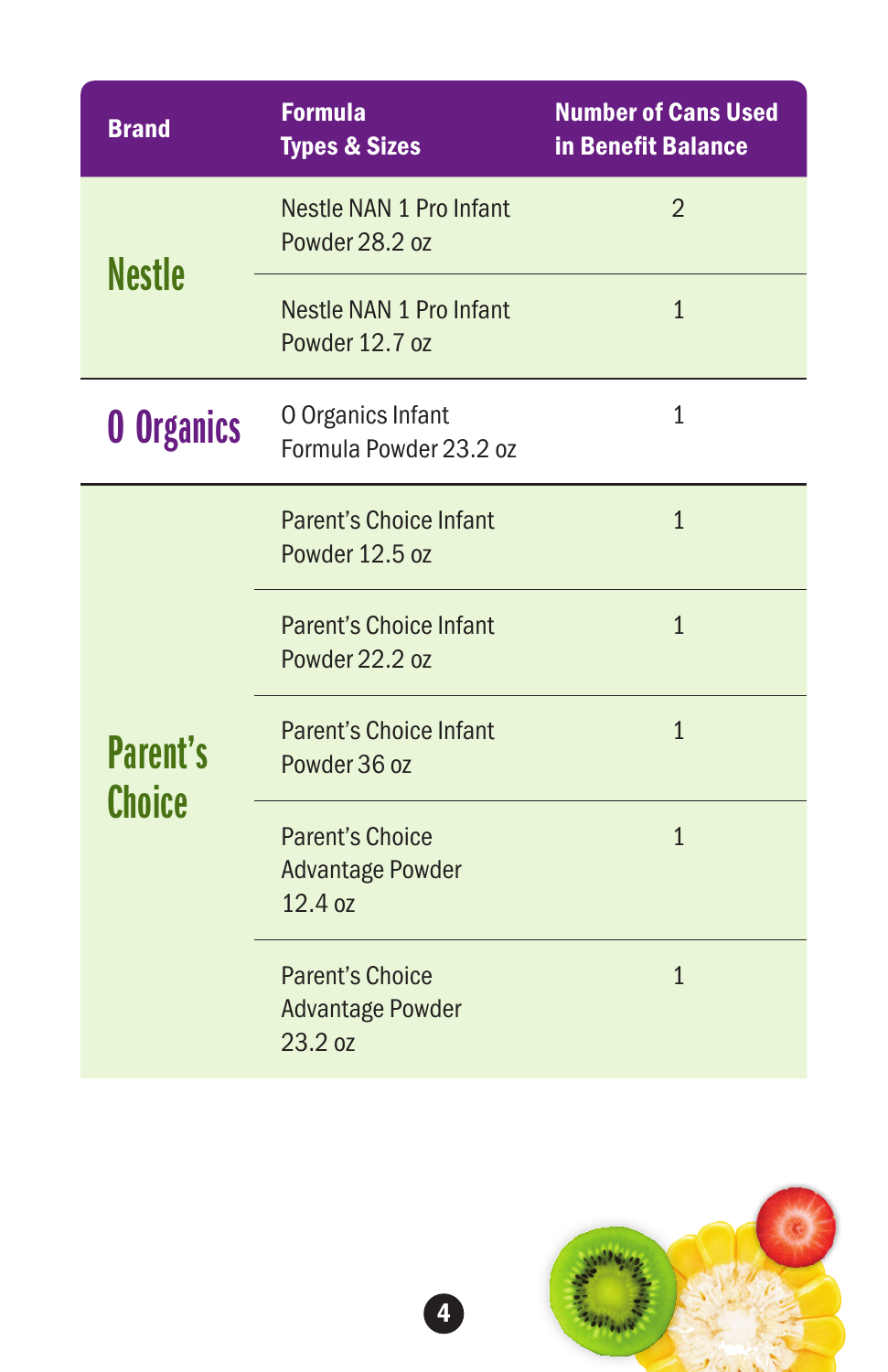| <b>Brand</b>                     | <b>Formula</b><br><b>Types &amp; Sizes</b>              | <b>Number of Cans Used</b><br><b>in Benefit Balance</b> |
|----------------------------------|---------------------------------------------------------|---------------------------------------------------------|
| <b>Parent's</b><br><b>Choice</b> | <b>Parent's Choice</b><br>Advantage Powder 35 oz        | $\overline{2}$                                          |
|                                  | <b>Parent's Choice Infant</b><br>Organic Powder 23.2 oz | $\mathbf{1}$                                            |
|                                  | <b>Parent's Choice Tender</b><br>Powder 32 oz           | $\overline{2}$                                          |
| <b>Signature</b><br><b>Care</b>  | Signature Care Infant<br>Powder 22.2 oz                 | $\mathbf{1}$                                            |
|                                  | Signature Care Infant<br>Powder 35 oz                   | $\overline{2}$                                          |
|                                  | Signature Care Advantage<br>Powder 23.2 oz              | $\mathbf{1}$                                            |
|                                  | Signature Care Advantage<br>Powder 35 oz                | 2                                                       |
| Similac                          | Similac Advance Powder<br>12.4 oz                       | $\overline{1}$                                          |
|                                  | <b>Similac Advance Powder</b><br>$20.6$ oz              | $\mathbf{1}$                                            |
|                                  | Similac Advance Powder<br>30.8 oz                       | $\overline{2}$                                          |
|                                  | 5                                                       |                                                         |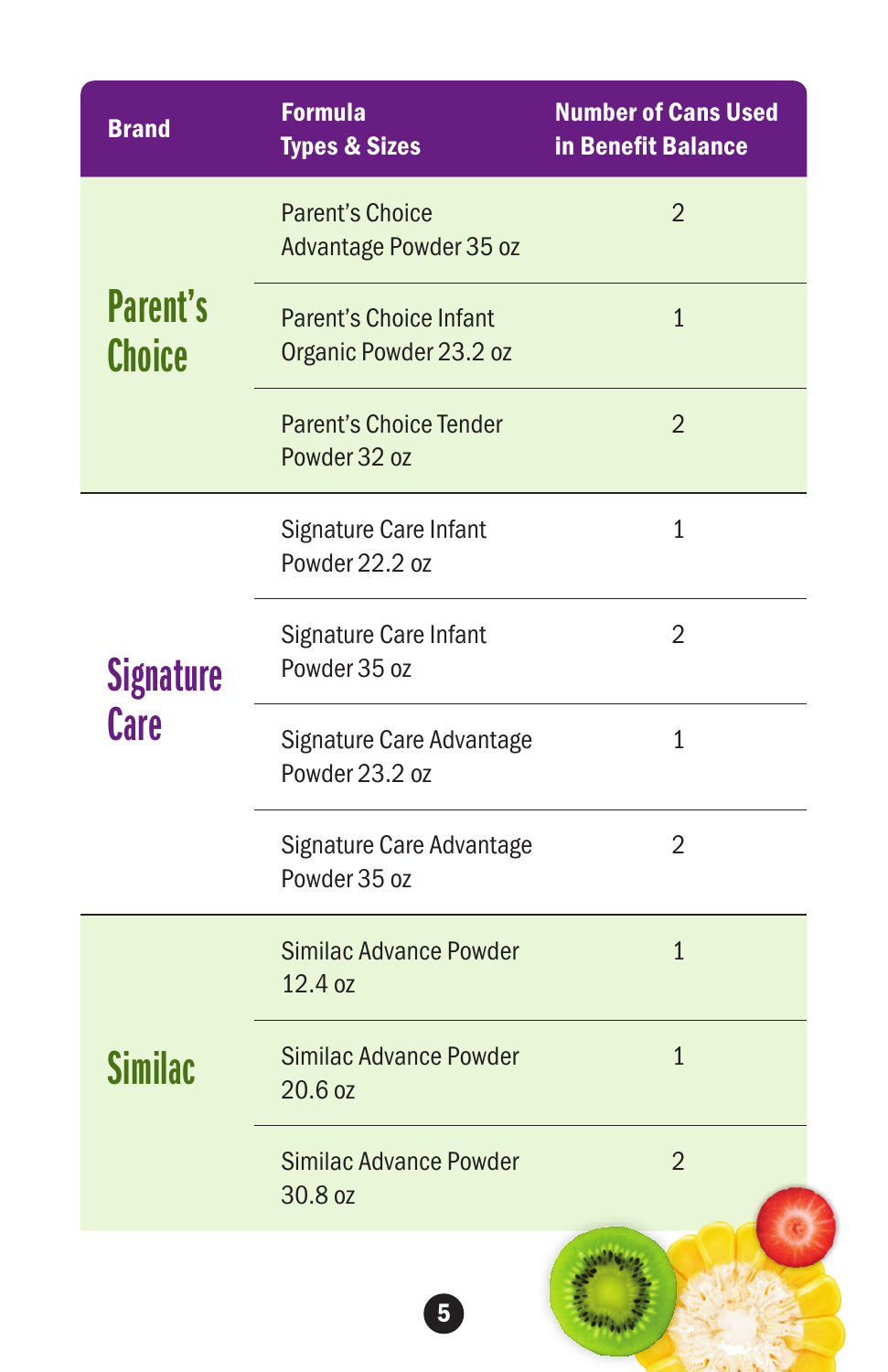| <b>Brand</b>                             | <b>Formula</b><br><b>Types &amp; Sizes</b>            | <b>Number of Cans Used</b><br>in Benefit Balance |
|------------------------------------------|-------------------------------------------------------|--------------------------------------------------|
| <b>Similac</b>                           | Similac Pro-Advance<br>Powder 20.6 oz                 | $\mathbf{1}$                                     |
| <b>Simply</b><br>Truth<br><b>Organic</b> | Simple Truth Organic<br>Powder 23.2 oz                | $\mathbf{1}$                                     |
|                                          | Simple Truth Organic<br>Powder 34 oz                  | $\overline{2}$                                   |
| <b>Tippy Toes</b>                        | <b>Tippy Toes Infant Powder</b><br>22.2 oz            | $\overline{1}$                                   |
|                                          | <b>Tippy Toes Infant Powder</b><br>35 oz              | $\overline{2}$                                   |
|                                          | <b>Tippy Toes Advantage</b><br>Premium Powder 23.2 oz | $\mathbf{1}$                                     |
|                                          | <b>Tippy Toes Advantage</b><br>Premium Powder 34 oz   | $\overline{2}$                                   |
|                                          | <b>Tippy Toes Advantage</b><br>Powder 23.2 oz         | $\mathbf{1}$                                     |
|                                          | <b>Tippy Toes Advantage</b><br>Powder 35 oz           | $\overline{2}$                                   |



6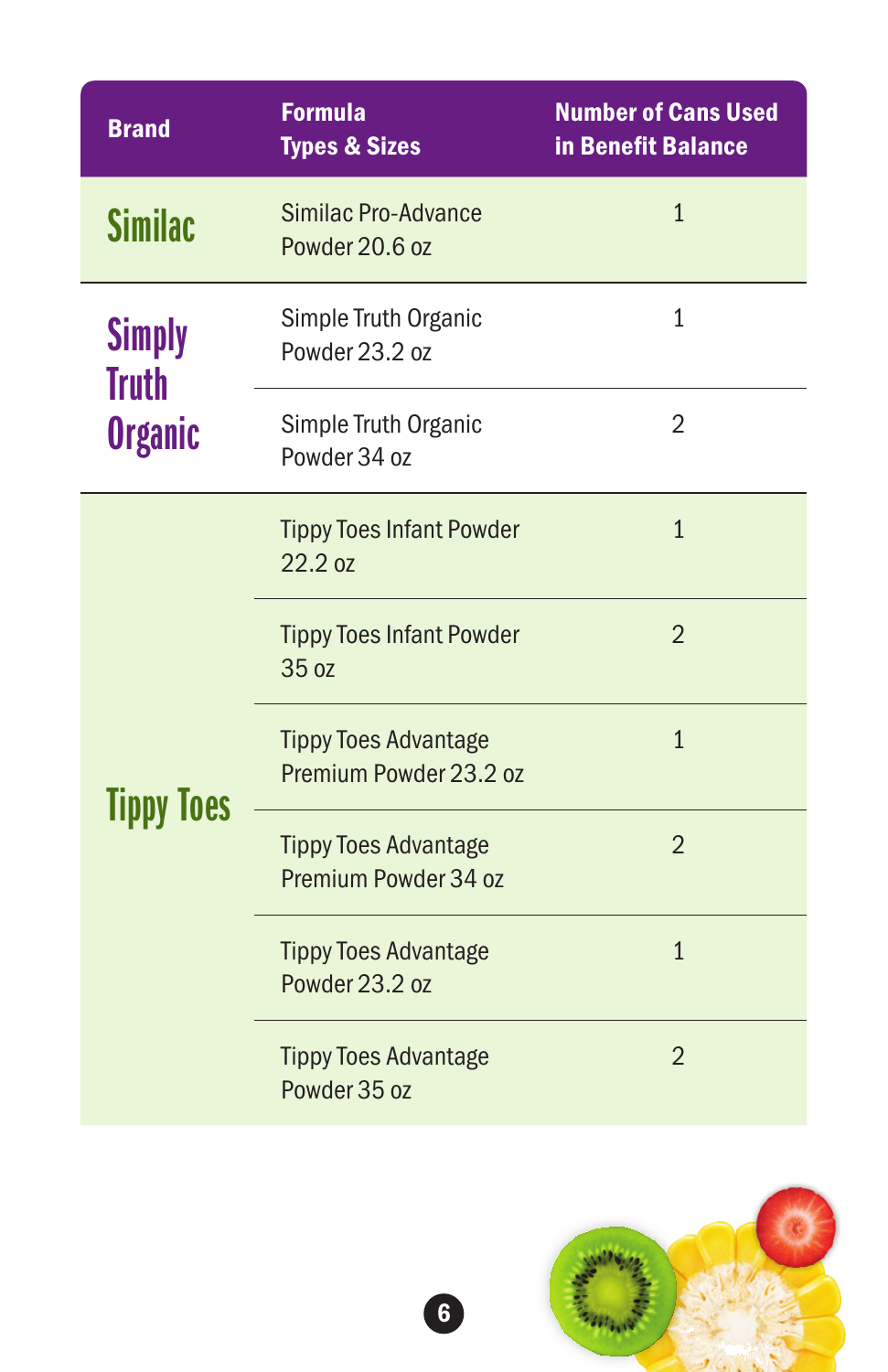| <b>Brand</b>              | <b>Formula</b><br><b>Types &amp; Sizes</b>                   | <b>Number of Cans Used</b><br>in Benefit Balance |
|---------------------------|--------------------------------------------------------------|--------------------------------------------------|
| Up & Up                   | Up & Up Infant Powder<br>22.2 oz                             | 1                                                |
|                           | Up & Up Infant Powder<br>35 oz                               | 2                                                |
|                           | Up & Up Advantage<br>Powder 23.2 oz                          | $\overline{1}$                                   |
|                           | Up & Up Advantage<br>Powder 35 oz                            | $\overline{2}$                                   |
| Well<br><b>Beginnings</b> | <b>Well Beginnings Infant</b><br>Powder 22.5 oz              | $\overline{1}$                                   |
|                           | <b>Well Beginnings Infant</b><br>Powder 35 oz                | $\overline{2}$                                   |
|                           | <b>Well Beginnings</b><br><b>Advantage Powder</b><br>23.2 oz | $\overline{1}$                                   |



7